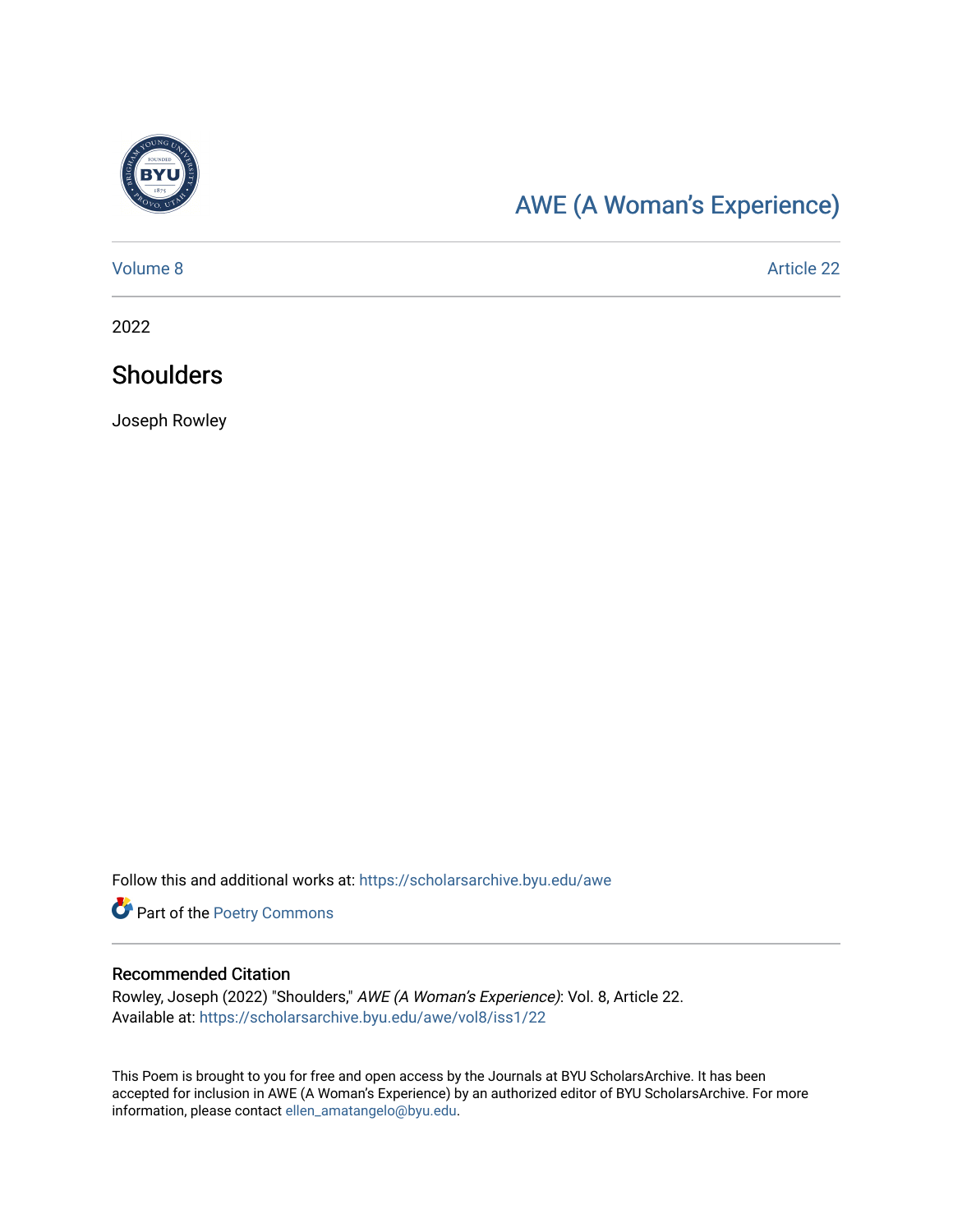# Shoulders

Atlas, the sky—and I? I hold the weight of my world. Which burden is heavier? An atlas charts everything known—I live in the uncharted, the unknown. Which task is greater? I am not Atlas. A Titan tale, told into existence, he trembles in his prison yet he is never crushed. His curse? He's just strong enough. Defeat would be escape, oblivion: ecstasy. But Atlas shoulders on.

I am not Atlas, but I am trembling. Am I strong enough? Do I want to be? The chemical mind is an atmosphere, thick and stifling—sometimes crushing. I walk with sky heavy on my shoulders. The sky falls with the gravity of earth, a soul falls with the gravity of birth. Fallen, like an eagle from its nest, too egg-fresh to know how to fly. . . . My shoulders make an awkward wingspan.

Still, I am not Atlas. I am not earth-bound. My life is neither myth nor map. My struggle has an end—my horizons, endless. I raise my shoulders in defiance, I shrug off fear in hopeful silence. You who wrote the myths and drew the legends; know that Atlas now has been set free. Earth is not in battle with the heavens—life is not a prison cell to me.